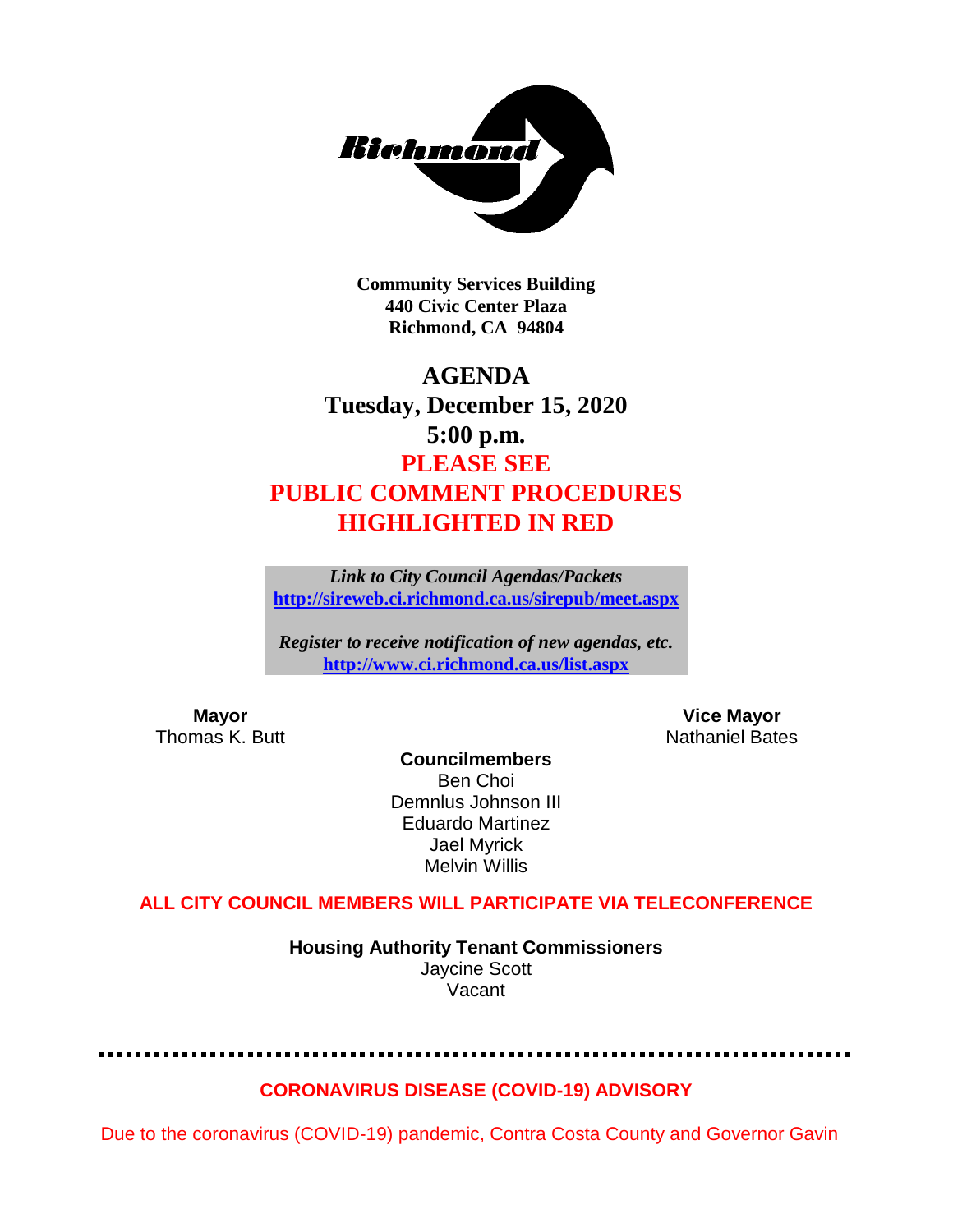Newsom have issued multiple orders requiring sheltering in place, social distancing, and reduction of person-to-person contact. Accordingly, Governor Gavin Newsom has issued executive orders that allow cities to hold public meetings via teleconferencing. Both **<https://www.coronavirus.cchealth.org/>** and

**<http://www.ci.richmond.ca.us/3914/Richmond-Coronavirus-Info>** provide updated coronavirus information.

DUE TO THE SHELTER IN PLACE ORDERS, attendance at the City of Richmond City Council meeting will be limited to Council members, essential City of Richmond staff, and members of the news media. Public comment will be confined to items appearing on the agenda and will be limited to the methods provided below. Consistent with Executive Order N-29-20, this meeting will utilize teleconferencing only. The following provides information on how the public can participate in this meeting.

### **How to watch the meeting from home:**

- 1. KCRT Comcast Channel 28 or AT&T Uverse Channel 99
- 2. Livestream online at<http://www.ci.richmond.ca.us/3178/KCRT-Live>

#### **Public comment may be submitted by mail, email and/or Zoom video conference in the manner that follows; provided that no member of the public may submit more than one verbal comment per agenda item.**

- **1.** Via mail received by 1:00 p.m. the day of the meeting, sent to 450 Civic Center Plaza, 3rd Floor, Office of the Clerk, Richmond, CA 94804.
- **2.** Via email to [cityclerkdept@ci.richmond.ca.us](mailto:cityclerkdept@ci.richmond.ca.us) by 1:00 p.m. the day of the meeting.

Emails *MUST* contain in the subject line 1) public comments – Open Session prior to Closed Session; 2) public comments – Open Forum; or 3) public comments agenda item #\_\_ [include the agenda item number]. All such email will be posted on-line and emailed to the City Council before the meeting is called to order. The Clerk will prepare summaries of all such email and the summaries will be read into the record. **No individual email will be read into the record, only the summaries**. Due to the high volume of emails received, emails that do not contain the correct identifying information in the subject line may be overlooked and may not become part of the record. **Email received after 1:00 p.m. will not be summarized nor read into the record. Email received after 1:00 p.m. will, however, be posted on-line following the meeting as part of the supplemental materials attached to the meeting minutes.**

**3.** Via Zoom by video conference or by phone using the following link/call-in numbers – for Open Session and City Council:

**Please click the link below to join the webinar: [https://zoom.us/j/99312205643?pwd=MDdqNnRmS2k4ZkRTOWhlUldQOUF1Z](https://zoom.us/j/99312205643?pwd=MDdqNnRmS2k4ZkRTOWhlUldQOUF1Zz09) [z09](https://zoom.us/j/99312205643?pwd=MDdqNnRmS2k4ZkRTOWhlUldQOUF1Zz09) Passcode: ccmeeting**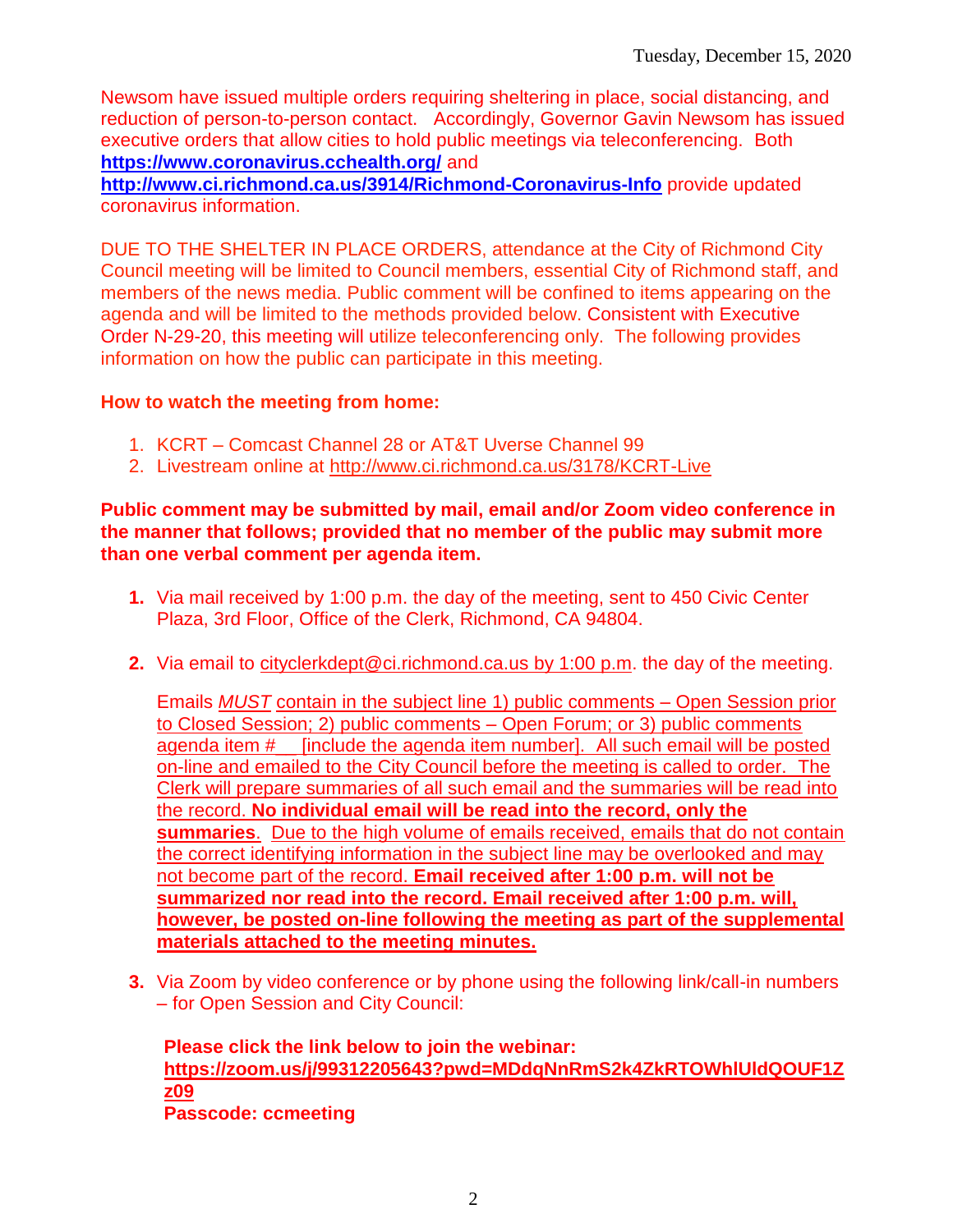**Or iPhone one-tap:**

**US: +16699006833,,99312205643# or +13462487799,,99312205643# Or Telephone:**

**Dial (for higher quality, dial a number based on your current location): US: +1 669 900 6833 or +1 346 248 7799 or +1 253 215 8782 or +1 312 626 6799 or +1 929 205 6099 or +1 301 715 8592 Webinar ID: 993 1220 5643**

International numbers available:<https://zoom.us/u/aehrwCgISx>

a. To comment by video conference, click on the Participants button at the bottom of your screen and select the "**Raise Your Hand**" button to request to speak when Public Comment is being asked for. Speakers will be called upon in the order they select the "Raise Your Hand" feature. When called upon, you will be unmuted. After the allotted time, you will then be re-muted. \*\*

b. To comment by phone, you will be prompted to "Raise Your Hand" by pressing "**\*9**" to request to speak when Public Comment is asked for. When called upon, you will be unmuted. After the allotted time, you will then be re-muted. Instructions of how to raise your hand by phone are available at: [https://support.zoom.us/hc/en-us/articles/201362663 -Joining-a-meeting-by](https://support.zoom.us/hc/en-us/articles/201362663)[phone.](https://support.zoom.us/hc/en-us/articles/201362663) \*\*

\*\*The clerk will announce the item number and ask individuals who would like to address the Council to raise their hand. After the clerk reads the item into the record, the request to speak period on the item will be closed.

### *The City cannot guarantee that its network and/or the site will be uninterrupted. To ensure that the City Council receives your comments, you are strongly encouraged to submit your comments in writing in advance of the meeting.*

## **Record of public comments:**

Public comments will be considered a public record, put into the official meeting record. Public comments will be available after the meeting as supplemental materials and will be posted as an attachment to the meeting minutes when the minutes are posted: [http://www.ci.richmond.ca.us/Archive.aspx?AMID=31.](http://www.ci.richmond.ca.us/Archive.aspx?AMID=31)

## **Procedures for Removing Consent Calendar Items from the Consent Calendar**

Councilmembers and members of the public who wish to remove an item from the consent calendar must comply with the following procedures in order to remove an item from the consent calendar:

1. Telephone or email a City staff member who has knowledge of the subject matter by 2:00 p.m. on the day of meeting. Any staff member shown as an author of the agenda report for the particular item has knowledge of the subject matter and may be called.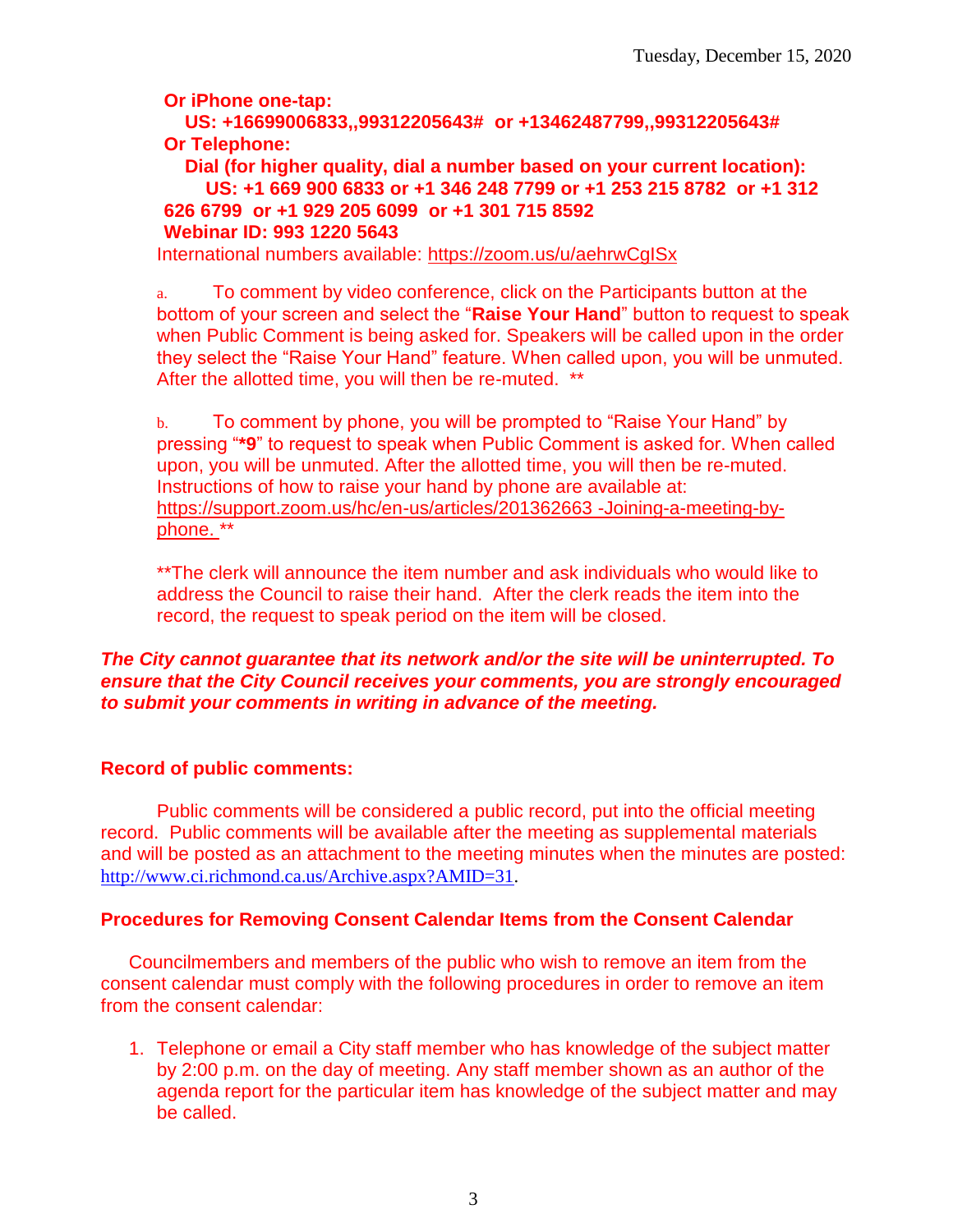2. Inform the City Clerk's Office by email at [cityclerkdept@ci.richmond.ca.us](mailto:cityclerkdept@ci.richmond.ca.us) or by phone at 510-620-6513, ext. 9, by 3:00 p.m. that they discussed the matter with staff with knowledge of the subject matter and that such Councilmember or member of the public, nonetheless, desires the item to be removed from the consent calendar for discussion.

Staff will be informed by the City Clerk's Office as soon as reasonably practicable after notice of the request to remove the item from the consent calendar. Staff may attend the meeting remotely.

#### **Accessibility for Individuals with Disabilities**

Upon request, the City will provide for written agenda materials in appropriate alternative formats, or disability-related modification or accommodation, including auxiliary aids or services and sign language interpreters, to enable individuals with disabilities to participate in and provide comments at/related to public meetings. Please submit a request, including your name, phone number and/or email address, and a description of the modification, accommodation, auxiliary aid, service or alternative format requested at least two days before the meeting. Requests should be emailed to [cityclerkdept@ci.richmond.ca.us](mailto:cityclerkdept@ci.richmond.ca.us) or submitted by phone at 510-620-6513, ext. 9, or 510-620-6509. Requests made by mail to City Clerk's Office, City Council meeting, 450 Civic Center Plaza, Richmond, CA 94804 must be received at least two days before the meeting. Requests will be granted whenever possible and resolved in favor of accessibility.

#### **Effect of Advisory on In-person public participation**

During the pendency of the Executive Order N-29-20, the language in this Advisory portion of the agenda supersedes any language below in the meeting procedures contemplating inperson public comment.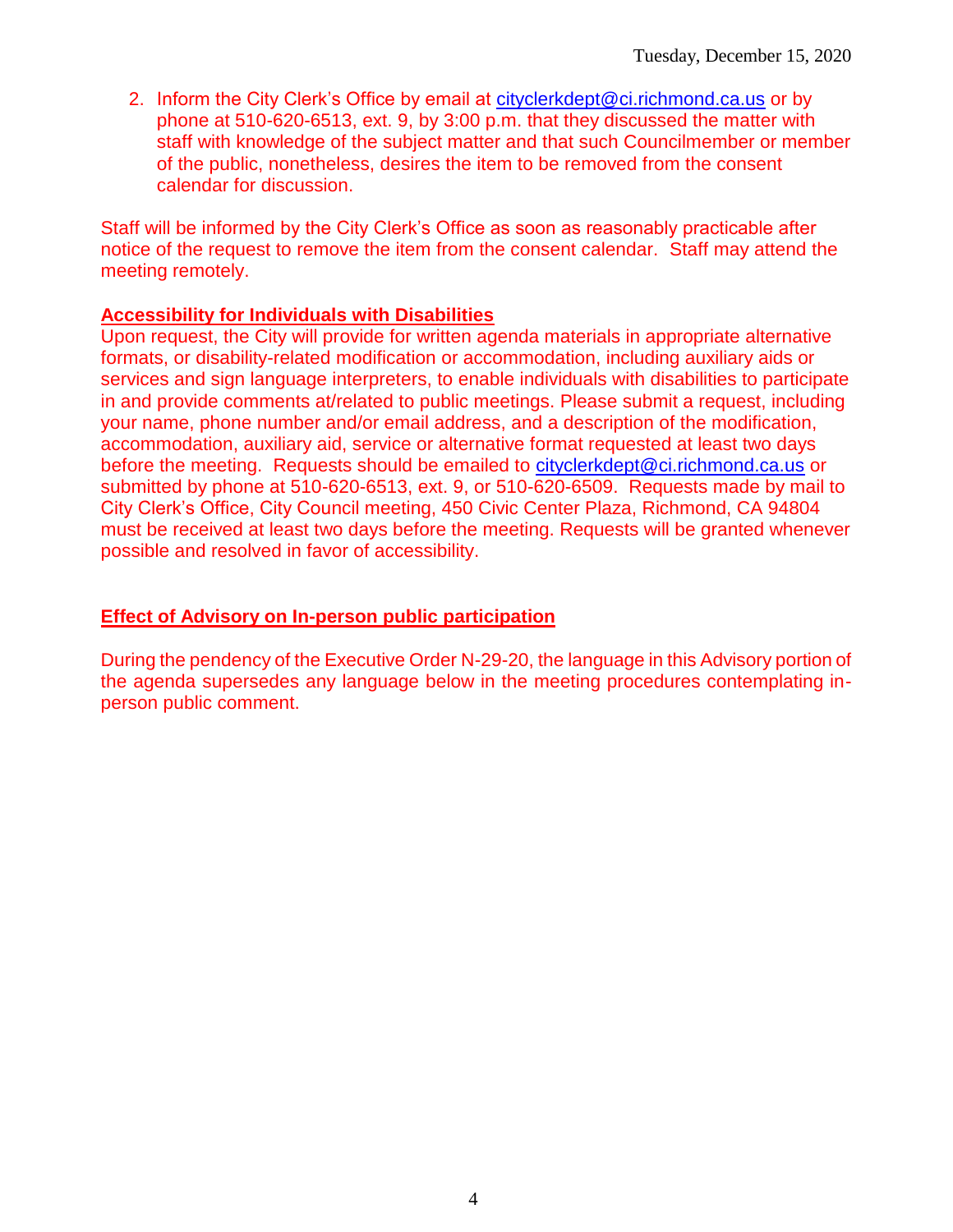# **MEETING PROCEDURES**

The City of Richmond encourages community participation at its City Council meetings and has established procedures that are intended to accommodate public input in a timely and time-sensitive way. As a courtesy to all members of the public who wish to participate in City Council meetings, please observe the following procedures:

**PUBLIC COMMENT ON AGENDA ITEMS:** Anyone who desires to address the City Council on items appearing on the agenda must complete and file a pink speaker's card with the City Clerk **prior** to the City Council's consideration of the item. Once the City Clerk has announced the item, no person shall be permitted to speak on the item other than those persons who have submitted their names to the City Clerk. Your name will be called when the item is announced for discussion. **Each speaker will be allowed up to TWO (2) MINUTES to address the City Council on NON-PUBLIC HEARING items listed on the agenda. Speakers are allowed up to THREE (3) minutes on PUBLIC HEARING items.**

**CONSENT CALENDAR:** Consent Calendar items are considered routine and will be enacted, approved or adopted by one motion unless a request for removal for discussion or explanation is received from the audience or the City Council. A member of the audience requesting to remove an item from the consent calendar that is sponsored by City staff must first complete a speaker's card and discuss the item with a City staff person who has knowledge of the subject material **prior** to filing the card with the City Clerk and **prior** to the City Council's consideration of Agenda Review. Councilmembers who request to remove an item from the consent calendar must do so during Agenda Review. An item removed from the Consent Calendar may be placed anywhere on the agenda following the City Council's agenda review.

**CONDUCT AT MEETINGS:** Richmond City Council meetings are limited public forums during which the City strives to provide an open, safe atmosphere and promote robust public debate. Members of the public, however, must comply with state law, as well as the City's laws and procedures and may not actually disrupt the orderly conduct of these meetings. The public, for example, may not shout or use amplifying devices, must submit comment cards and speak during their allotted time, may not create a physical disturbance, may not speak on matters unrelated to issues within the jurisdiction of the City Council or the agenda item at hand, and may not cause immediate threats to public safety.

**CITY HARASSMENT POLICY:** The City invites public comment and critique about its operations, including comment about the performance of its public officials and employees, at the public meetings of the City Council and boards and commissions. However, discriminatory or harassing comments about or in the presence of City employees, even comments by third parties, may create a hostile work environment, if severe or pervasive. The City prohibits harassment against an applicant, employee, or contractor on the basis of race, religious creed, color, national origin, ancestry, physical disability, medical condition, mental disability, marital status, sex (including pregnancy, childbirth, and related medical conditions), sexual orientation, gender identity, age or veteran status, or any other characteristic protected by federal, state or local law. In order to acknowledge the public's right to comment on City operations at public meetings, which could include comments that violate the City's harassment policy if such comments do not cause an actual disruption under the Council Rules and Procedures, while taking reasonable steps to protect City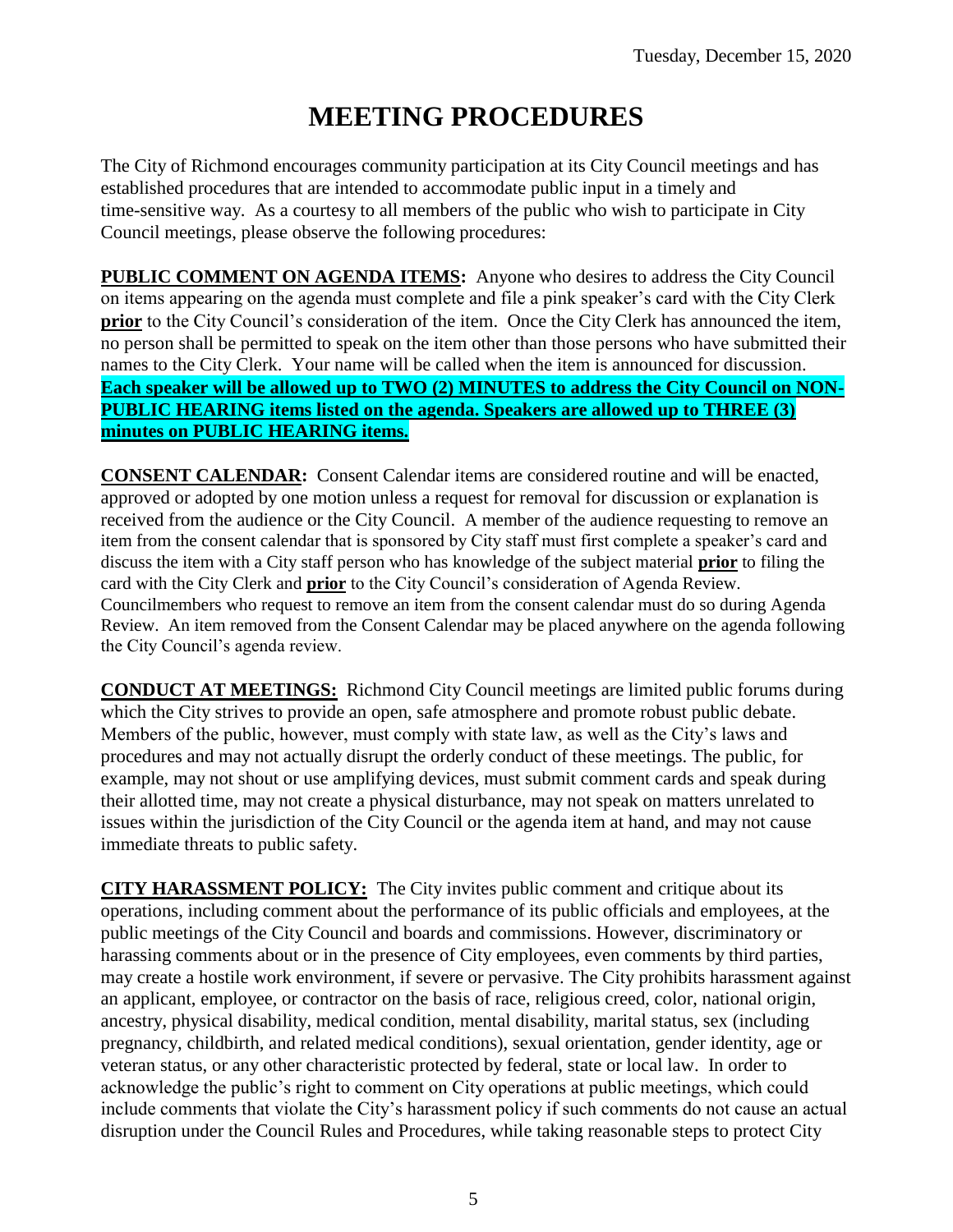employees from discrimination and harassment, City Boards and Commissions shall adhere to the following procedures. If any person makes a harassing remark at a public meeting that violates the above City policy prohibiting harassment, the presiding officer of the meeting may, at the conclusion of the speaker's remarks and allotted time: (a) remind the public that the City's Policy Regarding Harassment of its Employees is contained in the written posted agenda; and (b) state that comments in violation of City policy are not condoned by the City and will play no role in City decisions. If any person makes a harassing remark at a public meeting that violates the above City policy, any City employee in the room who is offended by remarks violating the City's policy is excused from attendance at the meeting. No City employee is compelled to remain in attendance where it appears likely that speakers will make further harassing comments. If an employee leaves a City meeting for this reason, the presiding officer may send a designee to notify any offended employee who has left the meeting when those comments are likely concluded so that the employee may return to the meeting. The presiding officer may remind an employee or any council or board or commission member that he or she may leave the meeting if a remark violating the City's harassment policy is made. These procedures supplement the Council Rules and Procedures relating to disruption of orderly conduct at Council meetings.

Any law enforcement officer on duty or whose service is commanded by the presiding officer shall be Sergeant-at-Arms of the Council meetings. He/she, or they, shall carry out all orders and instructions given by the presiding officer for the purpose of maintaining order and decorum at the Council meetings (City Council Rules of Procedure and Order Section III F, RMC Section 2.12.030).

**\*\*\*\*\*\*\*\*\*\*\*\*\*\*\*\*\*\*\*\*\*\*\*\*\*\*\*\*\*\*\*\*\*\*\*\*\*\*\*\*\*\*\*\*\*\*\*\*\*\*\*\*\*\*\*\*\*\***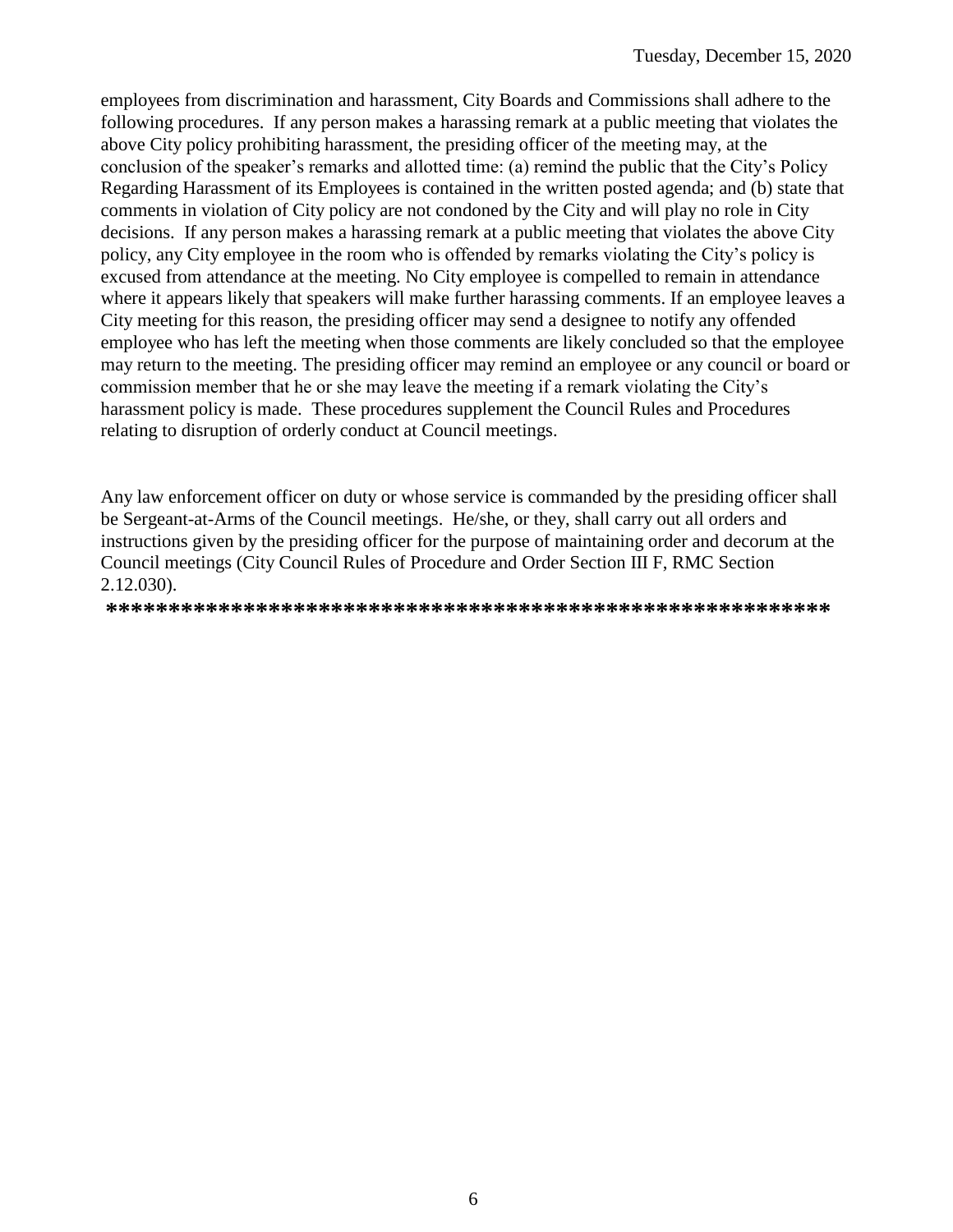## **OPEN SESSION TO HEAR PUBLIC COMMENT BEFORE CLOSED SESSION**

5:00 p.m.

#### **A. ROLL CALL**

#### **B. PUBLIC COMMENT BEFORE CLOSED SESSION**

#### **C. ADJOURN TO CLOSED SESSION**

## **CLOSED SESSION**

Shimada Room of the Community Services Building

#### **JOINT RICHMOND HOUSING AUTHORITY/RICHMOND CITY COUNCIL**

CONFERENCE WITH LEGAL COUNSEL - EXISTING LITIGATION (paragraph (1) of Subdivision [d] of Government Code Section 54956.9):

Williams, et al. v. City of Richmond and the Richmond Housing Authority

#### **CITY COUNCIL**

CONFERENCE WITH LEGAL COUNSEL - ANTICIPATED LITIGATION (Significant exposure to litigation pursuant to paragraph (2) of Subdivision (d) and paragraph (3) of Subdivision (e) of Government Code Section 54956.9):

One case

CONFERENCE WITH REAL PROPERTY NEGOTIATOR (Government Code Section 54956.8):

Property: Terminal 3 Agency negotiators: Laura Snideman and Jim Matzorkis Negotiating parties: Terminal 3 Partners. Under negotiations: Price and terms of payment

#### CONFERENCE WITH REAL PROPERTY NEGOTIATOR (Government Code Section 54956.8):

Property: Nevin Plaza Agency negotiators: Shasa Curl and Nannette Beacham Negotiating parties: EAH Housing Under negotiations: Price and Terms of Payment

PUBLIC EMPLOYEE PERFORMANCE EVALUATION (Government Code Section 54957):

Title: Former Interim City Manager Title: Former City Attorney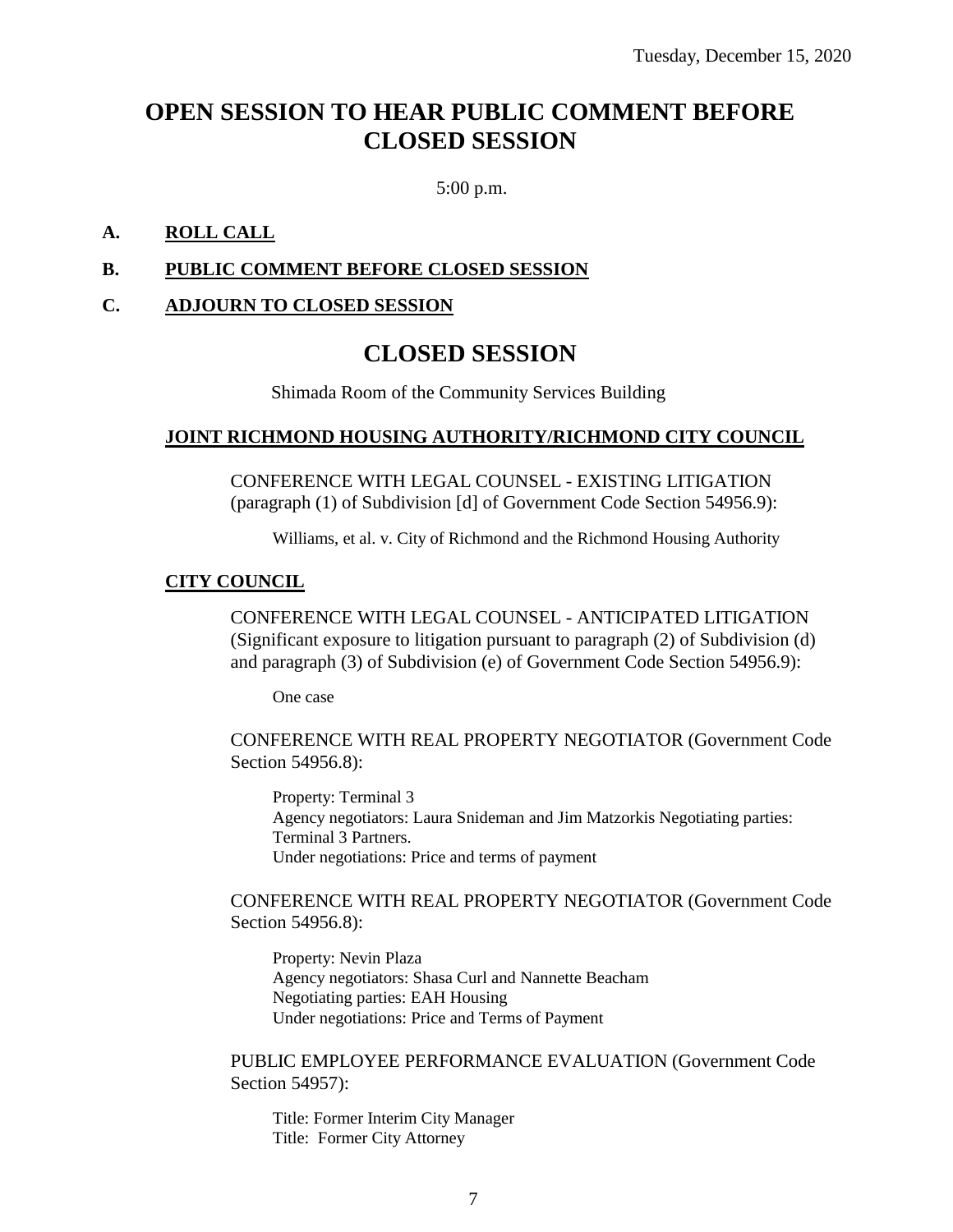## **SPECIAL MEETING OF THE RICHMOND HOUSING AUTHORITY**

### 6:25 p.m.

#### **A. ROLL CALL**

**B. STATEMENT OF CONFLICT OF INTEREST**

### **C. REPORT FROM THE EXECUTIVE DIRECTOR**

#### **D. AGENDA REVIEW**

#### **E. HOUSING AUTHORITY CONSENT CALENDAR**

**E-1.** ADOPT a resolution authorizing the Executive Director to enter into a Master Development Agreement (MDA) and to negotiate and execute any and all related documents and agreements, including the Ground Lease, between the Richmond Housing Authority and EAH Housing for the development of the Nevin Plaza public housing site (2400 Nevin Avenue) - Richmond Housing Authority (Shasa Curl/Nannette J. Beacham 621-1300).

#### **F. ADJOURNMENT**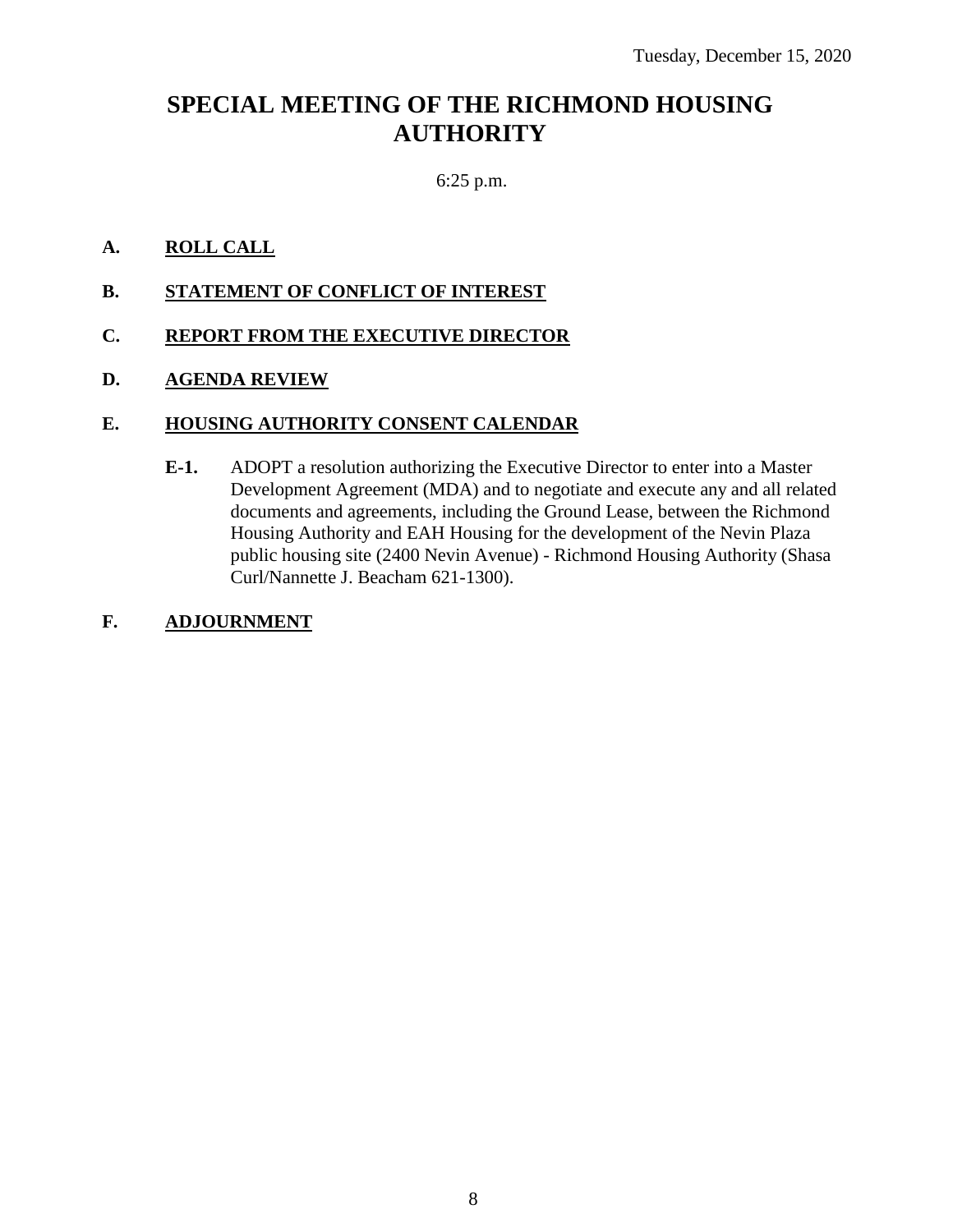## **REGULAR MEETING OF THE SUCCESSOR AGENCY TO THE RICHMOND COMMUNITY REDEVELOPMENT AGENCY AND RICHMOND CITY COUNCIL**

6:30 p.m.

### **A. ROLL CALL**

- **B. STATEMENT OF CONFLICT OF INTEREST**
- **C. AGENDA REVIEW**
- **D. REPORT FROM THE CITY ATTORNEY OF FINAL DECISIONS MADE DURING CLOSED SESSION**
- **E. REPORT FROM THE CITY MANAGER**
- **F. OPEN FORUM FOR PUBLIC COMMENT**

### **G. SUCCESSOR AGENCY TO THE RICHMOND COMMUNITY REDEVELOPMENT AGENCY CONSENT CALENDAR**

**G-1.** ADOPT a resolution approving the Successor Agency to the Richmond Community Redevelopment Agency's Recognized Obligation Payment Schedule and an administrative budget for the period July 1, 2021 through June 30, 2022 ("ROPS 21-22") pursuant to California Health and Safety Code Sections 34177(o) and 34171(a),(b), and 34177(j), respectively - Finance Department/Community Development Department (Belinda Brown 620- 6740/Lina Velasco 620-6841).

#### **H. CITY COUNCIL CONSENT CALENDAR**

- **H-1.** APPROVE the third amendment to the contract with Liebert, Cassidy, Whitmore, in the amount of \$700,000, which will increase the total contract amount to \$875,000 for the continuation of labor negotiations and other legal services through June 30, 2022 - Human Resources Department (Anil Comelo 620-6609).
- **H-2.** INTRODUCE an ordinance (first reading) to establish compensation for: Human Resources Manager (new salary range 090A\$11,580- \$14,075/month) and ADOPT a resolution amending the Position Classification Plan to add the new classification specification of Human Resources Manager - Human Resources Department (Anil Comelo 620-6600).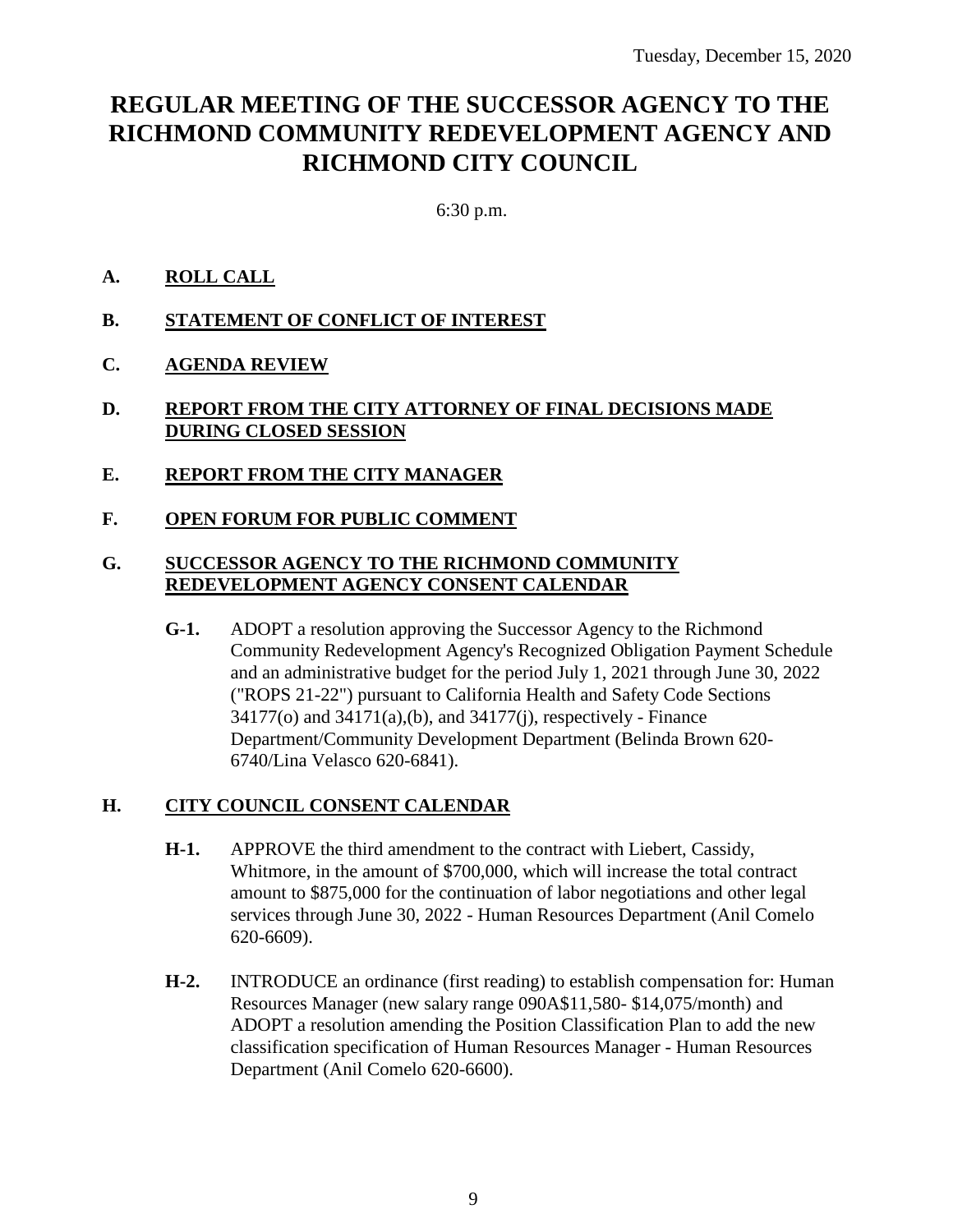- **H-3.** RECEIVE a written report from the Richmond Government Alliance on Race and Equity Team on activities and the progress of the draft Racial Equity Action Plan - Councilmember Demnlus Johnson III (620-6568).
- **H-4.** ADOPT a resolution Declaring the Canvass of Returns and Results of the General Municipal Election held on November 3, 2020 - City Clerk's Office (Pamela Christian 620-6513).
- **H-5.** APPROVE a sole-source contract with National Demographics Corporation for services related to revising the district boundaries for the City after the 2020 census count is completed, in an amount not to exceed \$40,000 - City Clerk's Office (Pamela Christian 620-6513).
- **H-6.** APPROVE appointment(s) to the Richmond Fund for Children and Youth Oversight Board: Councilmember Ben Choi Appointment: APPOINT Miriam Stephanie Sequeira, re-appointment, seat #5, term expiration date December 2, 2022.; Vice Mayor Nathaniel Bates Appointment: APPOINT Madiha Qader, reappointment, seat #7, term expiration date December 2, 2022; Councilmember Eduardo Martinez Appointments: APPOINT Khaleighya Dandie-Evans, reappointment, seat #10, term expiration date December 2, 2022; Carol Hegstrom, re-appointment, seat #11, term expiration date December 2, 2022- Office of the Mayor (Mayor Tom Butt 620-6503).
- **H-7.** APPROVE an appointment to the Economic Development Commission: APPOINT Ahmad Anderson, new appointment, seat #3, filing an unexpired term with an expiration date of March 30, 2023 - Office of the Mayor (Mayor Tom Butt 620-6503).
- **H-8.** APPROVE an appointment to the Housing Advisory Commission: APPOINT Toni Autry, re- appointment, seat#7, term expiration date November 1, 2022 - Office of the Mayor (Mayor Tom Butt 620-6503).
- **H-9.** APPROVE appointments to the Oakland Airport Community Noise Management Forum: APPOINT Mayor Tom Butt, new appointment seat #1 elected representative, term expiration date December 21, 2022; Laura Ho, new appointment, seat #2 non-elected resident representative, term expiration date December 21, 2022 -Office of the Mayor (Mayor Tom Butt 620-6503).
- **H-10.** AUTHORIZE the Port to enter into a 26-year lease, with four options to extend for 10-years, with T3 Partners for restoration and use of property at Terminal 3, with minimum estimated annual revenue to the Port of Richmond in the amount of \$440,000, and with additional possible revenue to the Port from future revenue sharing - Port Department (Jim Matzorkis 215-4600).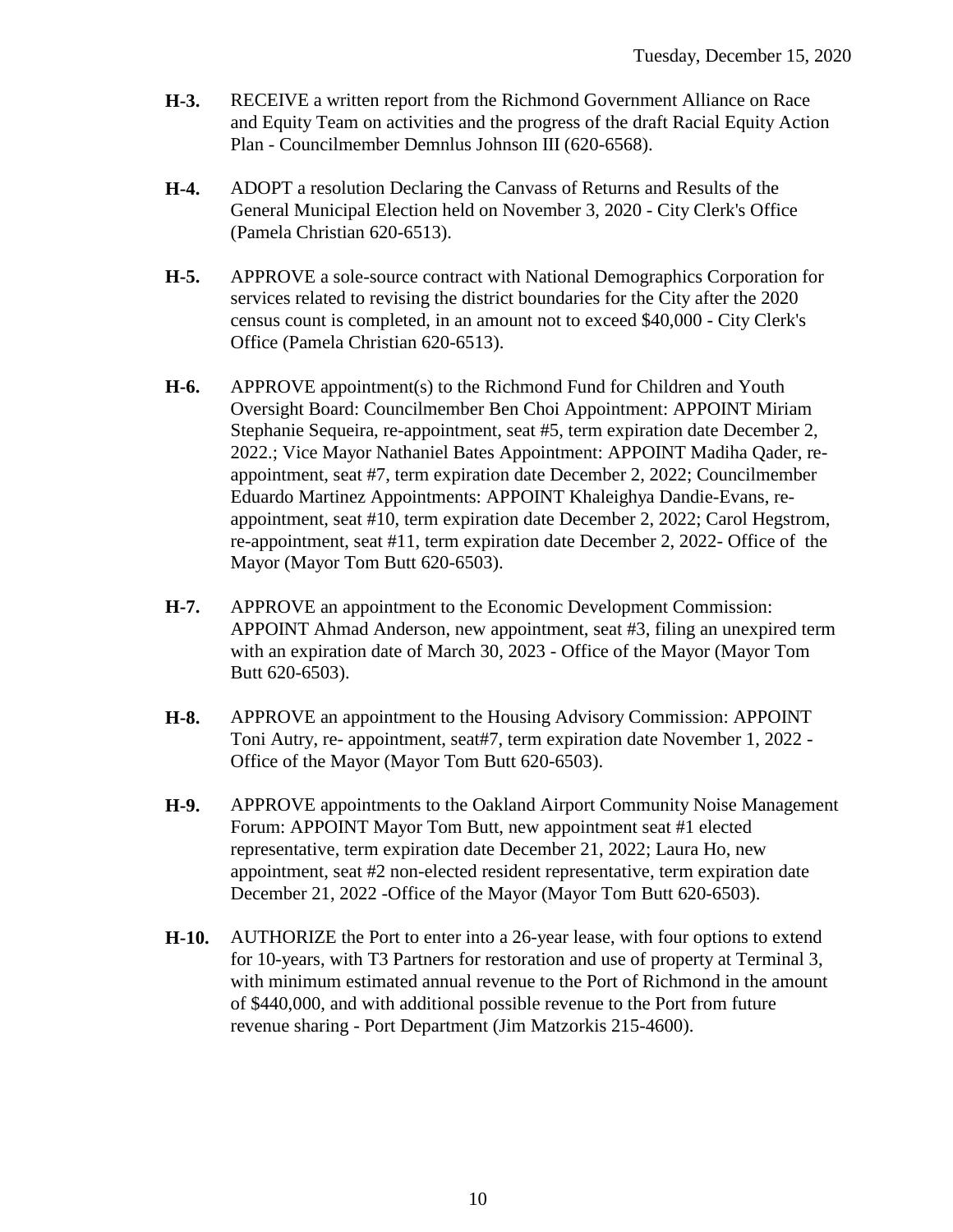- **H-11.** APPROVE a legal services agreement with Shartisis Friese, LLP for as needed specialized legal services and advice regarding the lease of Terminal 3, in an amount not to exceed \$100,000, with a term expiration of June 30 2021 and appropriate \$100,000 from the Port of Richmond fund balance - 4001 (beginning fund balance for fiscal year 2020/2021 of \$10,364,580). All legal fees are to be paid by the tenant pursuant to their proposal in response to the Port's Request for Proposals concerning the letting of Terminal 3 - Port Department (Jim Matzorkis 215-4600).
- **H-12.** RECEIVE the monthly report on Point Molate activities for the month of May 2020 - City Manager's Office (Craig K. Murray 307-8188).
- **H-13.** RECEIVE the monthly report on Point Molate activities for the month of June 2020 - City Manager's Office (Craig K. Murray 307-8188).
- **H-14.** RECEIVE the monthly report on Point Molate activities for the month of July 2020 - City Manager's Office (Craig Murray 307-8188).
- **H-15.** APPROVE a contract amendment with Hatchuel Tabernik & Associates to support the Department of Children and Youth in the implementation of the Strategic Investment Plan, amending the contract by \$20,000 for a total contract amount not exceed \$197,033, with a contract term expiration of June 30, 2021 - City Manager's Office (LaShonda White/David Padilla 620-6523).
- **H-16.** APPROVE a modification to the Fiscal Year 2021-22 Environmental and Community Investment Agreement (ECIA) competitive grant program annual allocation from \$600,000 to \$300,000, and AUTHORIZE the release of the Request for Application and Guidelines - City Manager's Office (LaShonda White/Shane Johnson 620-6512).
- **H-17.** ADOPT a resolution to APPROVE contract amendment number one with Infrastructure Engineering Corporation to extend the existing contract two additional years for a cost not to exceed \$41,580 (\$19,500/year plus annual increase) and to upgrade the existing 3G® cell phone network to a 4G® network using ADS' ECHO® alarm monitoring system to monitor sanitary sewer overflows for a one-time cost not to exceed \$50,000, for a total contract amount not to exceed \$183,080 over the life of the contract - Public Works Department (Yader Bermudez 774-6300/Mary Phelps 621-1269).
- **H-18.** ADOPT a Resolution of Intention declaring the City's intention to quitclaim a 10,804 SF portion of the parcel with APN 507-251-021, adjacent to Dalai Lama Avenue, and setting the public hearing on the matter on January 19, 2021 - Public Works Department (Yader Bermudez 774-6300/Patrick Phelan 307- 8111).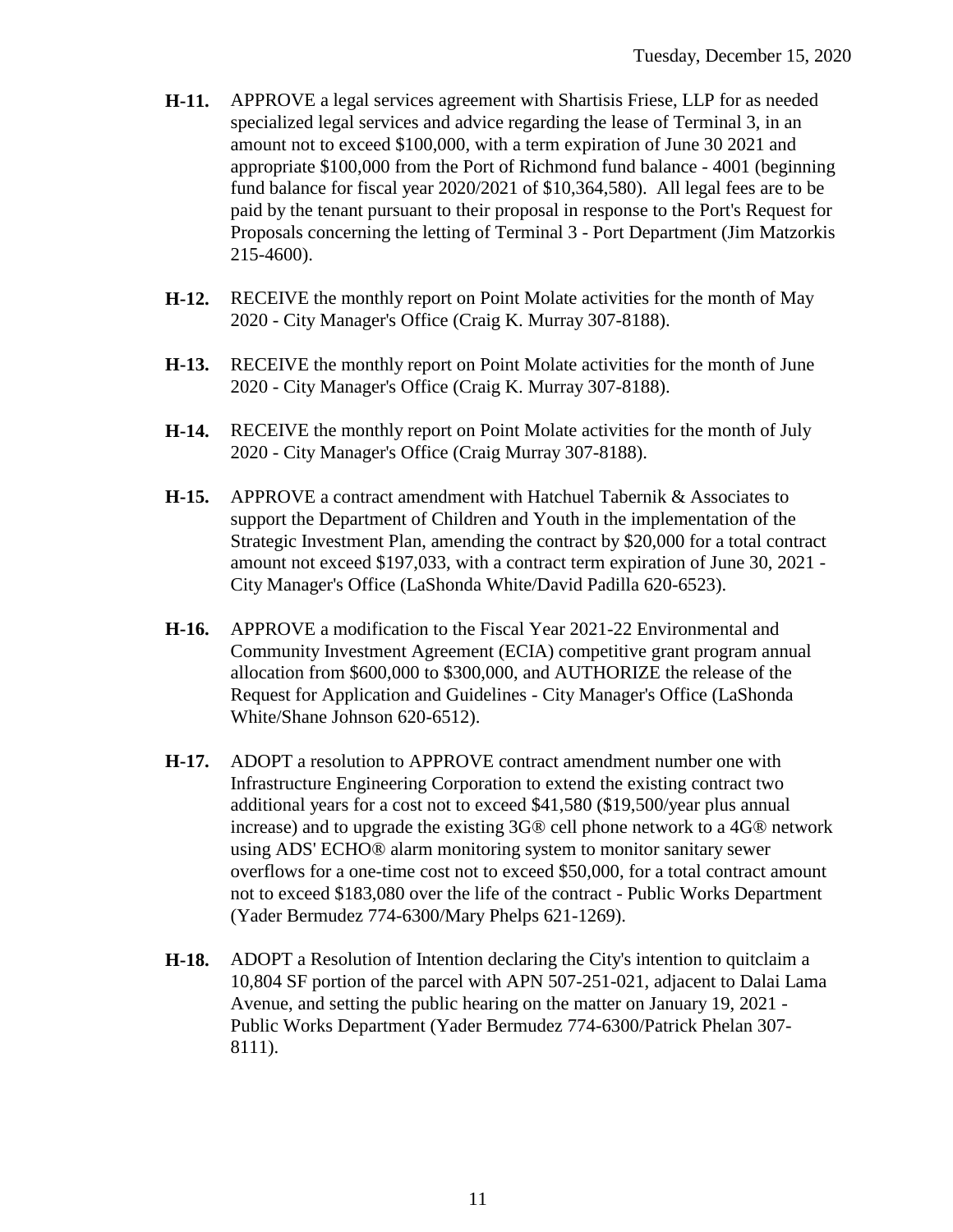- **H-19.** ADOPT a resolution to ACCEPT and APPROPRIATE \$72,000 in state funds from the California Department of Transportation, and AUTHORIZE staff to contribute an \$8,000.00 local match, to develop the City's Local Roadway Safety Plan - Public Works Department (Yader A. Bermudez 774-6300/Tawfic Halaby 621-1612).
- **H-20.** APPROVE the purchase of a model AT41M aerial truck from Altec Industries, Inc., in an amount not to exceed \$175,000; and APPROPRIATE \$30,249 from Equipment Services Improvement fund balance and \$52,000 from the Traffic Impact Fee fund balance for this purpose - Public Works Department (Yader A. Bermudez 774-6300)
- **H-21.** APPROVE and RATIFY a contract with DNV-GL in an amount not to exceed \$200,000, for a term ending December 31, 2020, to continue the previous contract allowing DNVGL to complete and close out the previous energy upgrade projects, with funding from the Environmental and Community Investment Agreement - City Manager's Office (LaShonda White/Samantha Carr 620-6512).

## **I. ORDINANCES**

**I-1.** ADOPT an ordinance (second reading) approving a Development Agreement between the City and HRP Campus Bay Property, LLC, applicant of the Campus Bay Mixed-Use Project - Community Development Department/Economic Development Department (Lina Velasco/Shasa Curl 620-6841).

## **J. BUDGET SESSION**

**J-1.** RECEIVE updates on the results of the California State Auditor's fiscal health assessment, the Fiscal Year 2020-21 budget, overtime report, the fiscal sustainability plan, and financial policies - Finance Department (LaShonda White 620-6512/Belinda Brown 620-6740). **This item was continued from the December 1, 2020, meeting.**

## **K. PUBLIC HEARINGS**

**K-1.** ADOPT a resolution adopting an Initial Study/Mitigated Negative Declaration, adopting a Mitigation Monitoring and Reporting Program, and approving a General Plan Amendment, Vesting Tentative Map, and Design Review Permit for the Richmond Country Club Residential Project, and INTRODUCE an ordinance amending the Zoning Map to rezone the Richmond Country Club Residential Project site from PR, Parks and Recreation to OS, Open Space and RL2, Single Family Low Density Residential District - Community Development Department (Lina Velasco 620-6841).